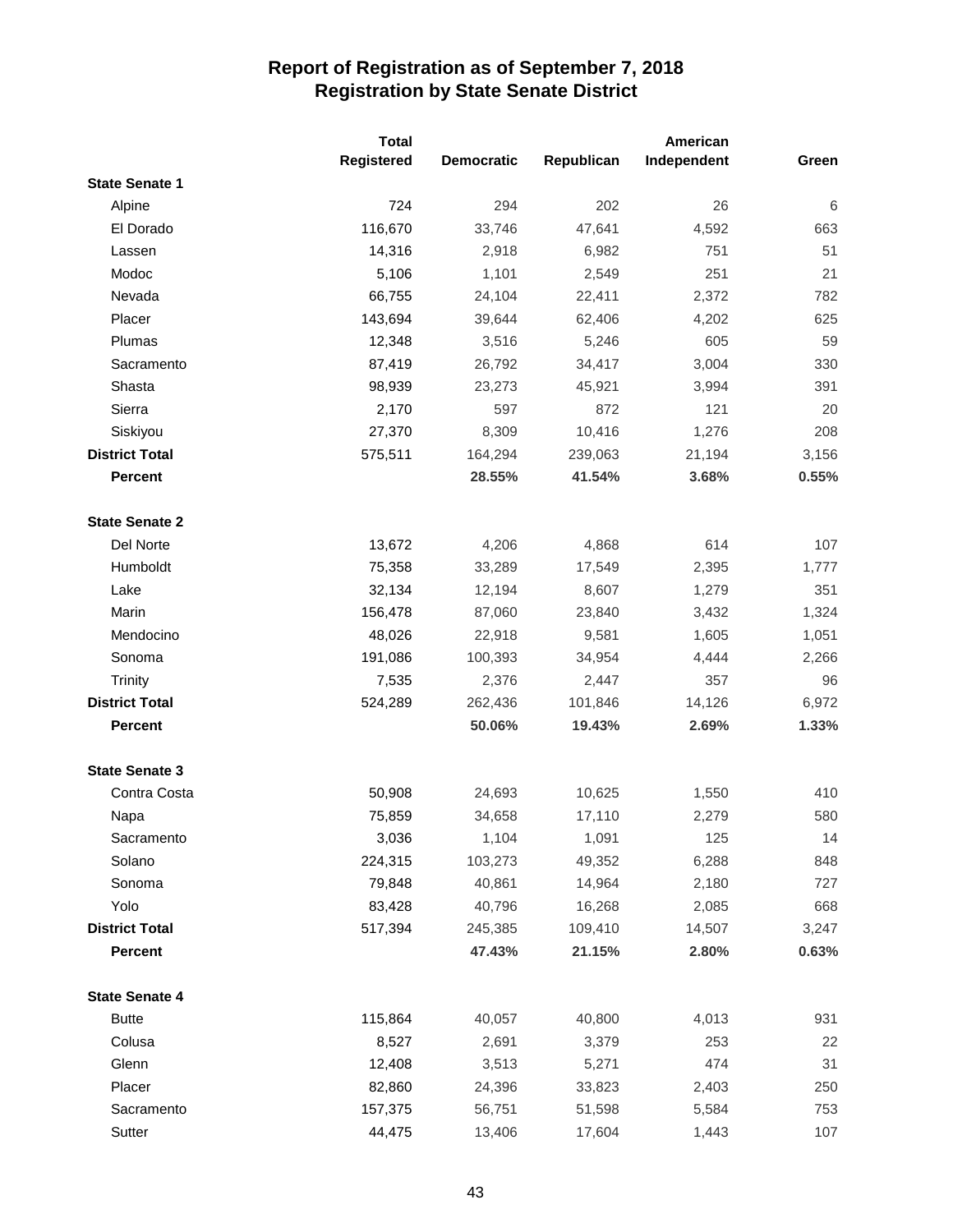|                       |             | Peace and      |                  | <b>No Party</b> |            |
|-----------------------|-------------|----------------|------------------|-----------------|------------|
|                       | Libertarian | Freedom        | <b>Unknown</b>   | Other           | Preference |
| <b>State Senate 1</b> |             |                |                  |                 |            |
| Alpine                | 5           | $\overline{2}$ | $\boldsymbol{0}$ | $\overline{2}$  | 187        |
| El Dorado             | 1,603       | 283            | 66               | 920             | 27,156     |
| Lassen                | 146         | 47             | 5                | 88              | 3,328      |
| Modoc                 | 44          | 16             | 5                | 11              | 1,108      |
| Nevada                | 804         | 188            | $\overline{4}$   | 10,895          | 5,195      |
| Placer                | 2,358       | 264            | 326              | 651             | 33,218     |
| Plumas                | 139         | 37             | $\boldsymbol{0}$ | $\overline{4}$  | 2,742      |
| Sacramento            | 1,024       | 184            | 151              | 178             | 21,339     |
| Shasta                | 1,068       | 327            | $\overline{4}$   | 260             | 23,701     |
| Sierra                | 31          | $\overline{2}$ | $\mathbf{0}$     | 44              | 483        |
| Siskiyou              | 332         | 126            | 78               | 70              | 6,555      |
| <b>District Total</b> | 7,554       | 1,476          | 639              | 13,123          | 125,012    |
| <b>Percent</b>        | 1.31%       | 0.26%          | 0.11%            | 2.28%           | 21.72%     |
| <b>State Senate 2</b> |             |                |                  |                 |            |
| Del Norte             | 148         | 83             | 1                | 119             | 3,526      |
| Humboldt              | 751         | 320            | 175              | 212             | 18,890     |
| Lake                  | 353         | 169            | $\mathbf 0$      | 47              | 9,134      |
| Marin                 | 976         | 229            | 204              | 471             | 38,942     |
| Mendocino             | 501         | 214            | 374              | 158             | 11,624     |
| Sonoma                | 1,615       | 492            | 498              | 748             | 45,676     |
| <b>Trinity</b>        | 98          | 38             | 216              | 639             | 1,268      |
| <b>District Total</b> | 4,442       | 1,545          | 1,468            | 2,394           | 129,060    |
| <b>Percent</b>        | 0.85%       | 0.29%          | 0.28%            | 0.46%           | 24.62%     |
| <b>State Senate 3</b> |             |                |                  |                 |            |
| Contra Costa          | 480         | 121            | 48               | 117             | 12,864     |
| Napa                  | 634         | 210            | 198              | 334             | 19,856     |
| Sacramento            | 24          | 12             | 11               | 6               | 649        |
| Solano                | 1,689       | 700            | 964              | 1,379           | 59,822     |
| Sonoma                | 609         | 144            | 206              | 357             | 19,800     |
| Yolo                  | 692         | 224            | 291              | 427             | 21,977     |
| <b>District Total</b> | 4,128       | 1,411          | 1,718            | 2,620           | 134,968    |
| <b>Percent</b>        | 0.80%       | 0.27%          | 0.33%            | 0.51%           | 26.09%     |
| <b>State Senate 4</b> |             |                |                  |                 |            |
| <b>Butte</b>          | 1,235       | 371            | 245              | 1,195           | 27,017     |
| Colusa                | 69          | 21             | $\boldsymbol{0}$ | 6               | 2,086      |
| Glenn                 | 120         | 36             | 0                | 26              | 2,937      |
| Placer                | 1,290       | 173            | 205              | 290             | 20,030     |
| Sacramento            | 1,857       | 910            | 322              | 394             | 39,206     |
| Sutter                | 366         | 153            | 178              | 619             | 10,599     |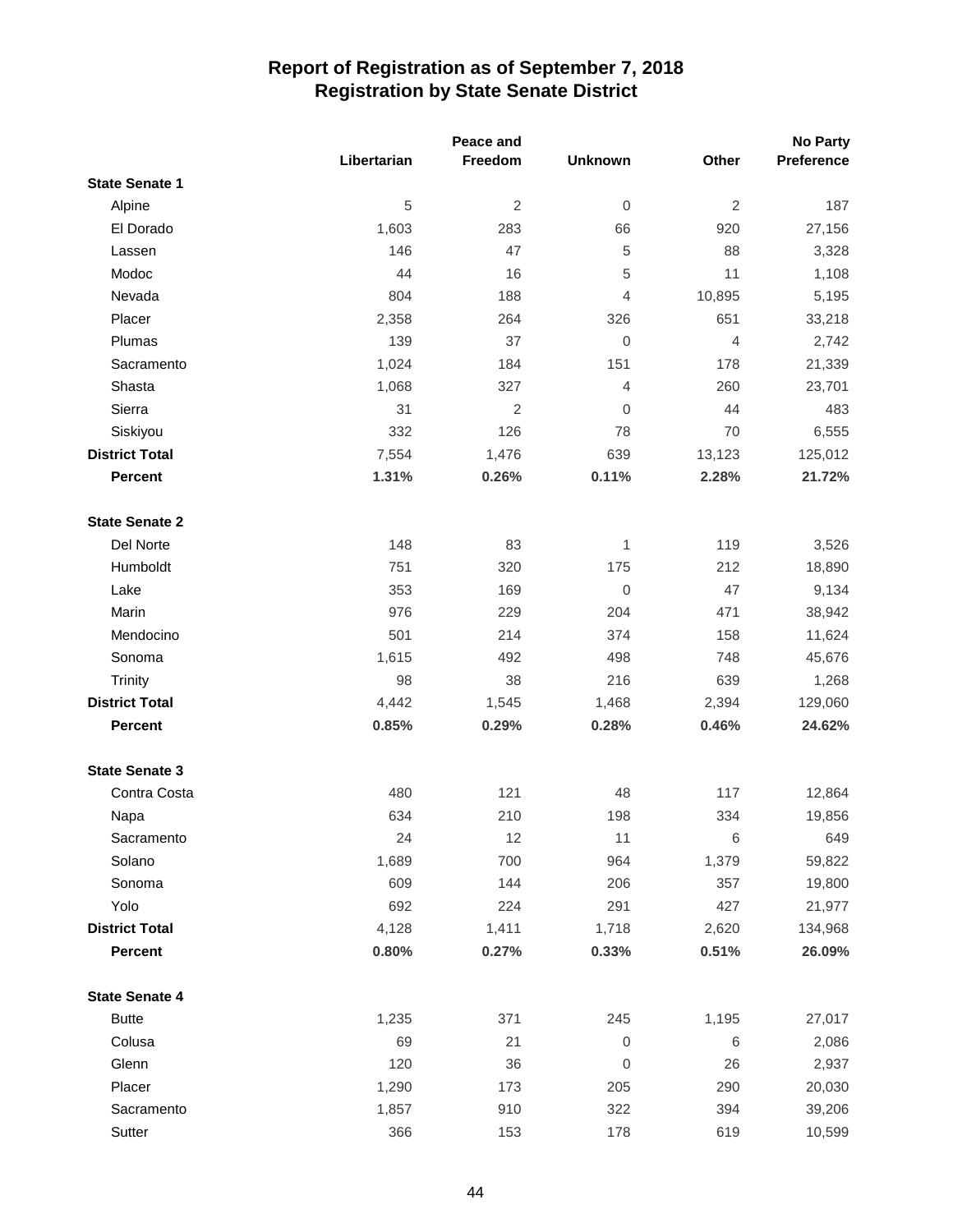|                       | <b>Total</b> |                   |            | American    |        |
|-----------------------|--------------|-------------------|------------|-------------|--------|
|                       | Registered   | <b>Democratic</b> | Republican | Independent | Green  |
| Tehama                | 32,440       | 8,246             | 13,945     | 1,552       | 96     |
| Yuba                  | 32,516       | 8,801             | 11,836     | 1,582       | 144    |
| <b>District Total</b> | 486,465      | 157,861           | 178,256    | 17,304      | 2,334  |
| <b>Percent</b>        |              | 32.45%            | 36.64%     | 3.56%       | 0.48%  |
| <b>State Senate 5</b> |              |                   |            |             |        |
| Sacramento            | 13,550       | 4,485             | 5,048      | 522         | 36     |
| San Joaquin           | 335,022      | 140,735           | 99,320     | 8,780       | 1,016  |
| Stanislaus            | 114,184      | 43,612            | 39,834     | 3,478       | 332    |
| <b>District Total</b> | 462,756      | 188,832           | 144,202    | 12,780      | 1,384  |
| <b>Percent</b>        |              | 40.81%            | 31.16%     | 2.76%       | 0.30%  |
| <b>State Senate 6</b> |              |                   |            |             |        |
| Sacramento            | 459,230      | 221,612           | 94,046     | 12,501      | 2,299  |
| Yolo                  | 25,675       | 10,991            | 5,518      | 905         | 121    |
| <b>District Total</b> | 484,905      | 232,603           | 99,564     | 13,406      | 2,420  |
| <b>Percent</b>        |              | 47.97%            | 20.53%     | 2.76%       | 0.50%  |
| <b>State Senate 7</b> |              |                   |            |             |        |
| Alameda               | 124,291      | 48,887            | 32,881     | 3,448       | 368    |
| Contra Costa          | 424,614      | 192,289           | 101,405    | 11,879      | 1,516  |
| <b>District Total</b> | 548,905      | 241,176           | 134,286    | 15,327      | 1,884  |
| <b>Percent</b>        |              | 43.94%            | 24.46%     | 2.79%       | 0.34%  |
| <b>State Senate 8</b> |              |                   |            |             |        |
| Amador                | 21,763       | 6,327             | 9,652      | 896         | 103    |
| Calaveras             | 28,683       | 7,985             | 11,941     | 1,273       | 191    |
| Fresno                | 297,208      | 102,346           | 112,034    | 8,961       | 1,013  |
| Inyo                  | 9,822        | 2,987             | 3,961      | 410         | 53     |
| Madera                | 16,251       | 3,849             | 8,077      | 628         | 70     |
| Mariposa              | 10,607       | 2,977             | 4,577      | 410         | $90\,$ |
| Mono                  | 6,326        | 2,199             | 1,975      | 254         | 47     |
| Sacramento            | 26,902       | 8,577             | 10,352     | 861         | 74     |
| Stanislaus            | 71,162       | 21,855            | 29,906     | 2,195       | 206    |
| Tulare                | 2,404        | 753               | 1,062      | 74          | 13     |
| Tuolumne              | 31,251       | 9,219             | 12,980     | 1,225       | 167    |
| <b>District Total</b> | 522,379      | 169,074           | 206,517    | 17,187      | 2,027  |
| Percent               |              | 32.37%            | 39.53%     | 3.29%       | 0.39%  |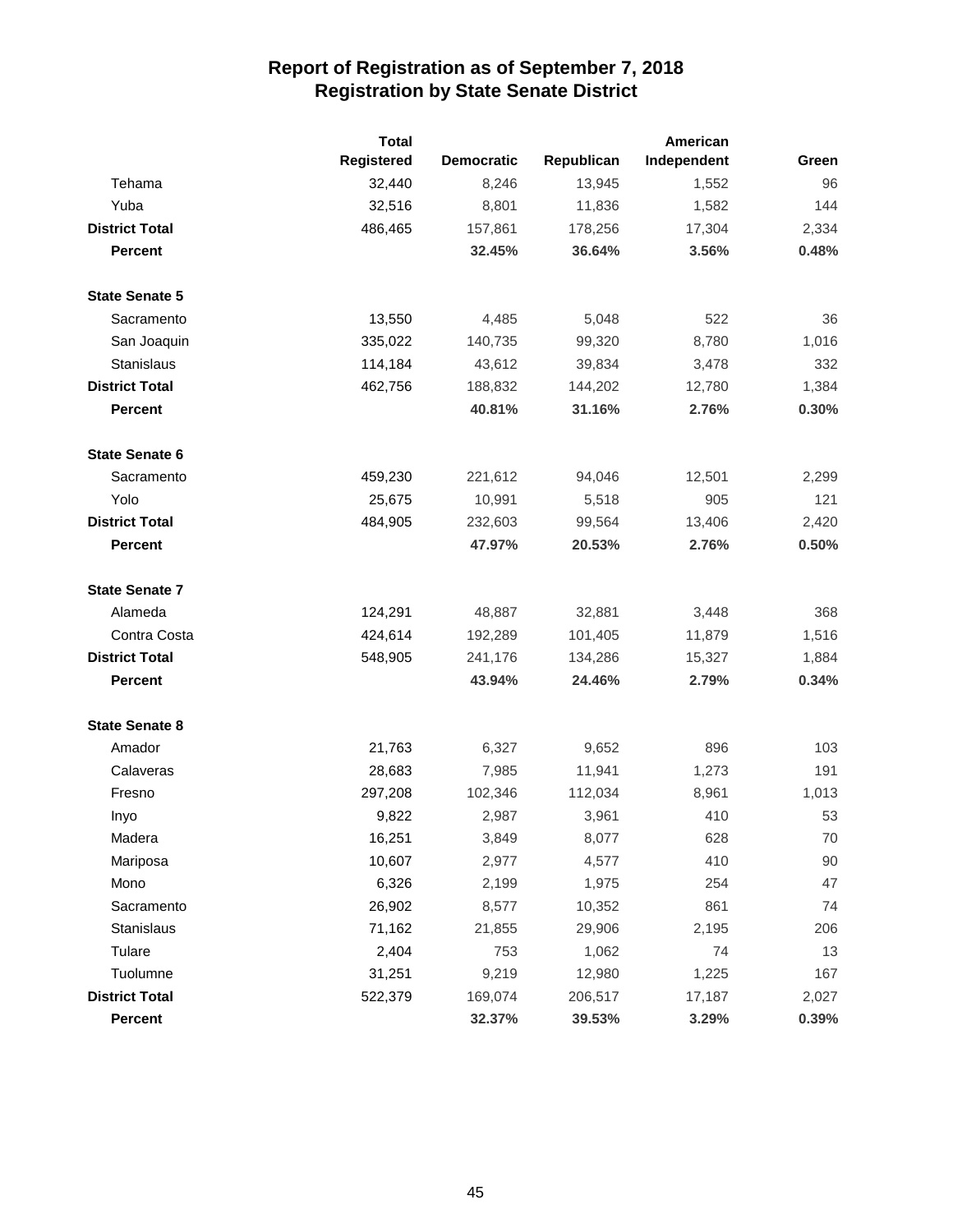|                       |             | Peace and |                |             | <b>No Party</b> |
|-----------------------|-------------|-----------|----------------|-------------|-----------------|
|                       | Libertarian | Freedom   | <b>Unknown</b> | Other       | Preference      |
| Tehama                | 373         | 102       | 0              | 81          | 8,045           |
| Yuba                  | 355         | 190       | 169            | 104         | 9,335           |
| <b>District Total</b> | 5,665       | 1,956     | 1,119          | 2,715       | 119,255         |
| <b>Percent</b>        | 1.16%       | 0.40%     | 0.23%          | 0.56%       | 24.51%          |
| <b>State Senate 5</b> |             |           |                |             |                 |
| Sacramento            | 129         | 64        | 21             | 28          | 3,217           |
| San Joaquin           | 2,247       | 1,295     | 933            | 1,078       | 79,618          |
| Stanislaus            | 879         | 369       | 415            | 1,105       | 24,160          |
| <b>District Total</b> | 3,255       | 1,728     | 1,369          | 2,211       | 106,995         |
| <b>Percent</b>        | 0.70%       | 0.37%     | 0.30%          | 0.48%       | 23.12%          |
| <b>State Senate 6</b> |             |           |                |             |                 |
| Sacramento            | 3,514       | 3,159     | 1,164          | 872         | 120,063         |
| Yolo                  | 186         | 167       | 106            | 159         | 7,522           |
| <b>District Total</b> | 3,700       | 3,326     | 1,270          | 1,031       | 127,585         |
| <b>Percent</b>        | 0.76%       | 0.69%     | 0.26%          | 0.21%       | 26.31%          |
| <b>State Senate 7</b> |             |           |                |             |                 |
| Alameda               | 1,007       | 197       | 148            | 860         | 36,495          |
| Contra Costa          | 2,933       | 911       | 682            | 680         | 112,319         |
| <b>District Total</b> | 3,940       | 1,108     | 830            | 1,540       | 148,814         |
| <b>Percent</b>        | 0.72%       | 0.20%     | 0.15%          | 0.28%       | 27.11%          |
| <b>State Senate 8</b> |             |           |                |             |                 |
| Amador                | 285         | 61        | 6              | 46          | 4,387           |
| Calaveras             | 423         | 97        | 62             | 221         | 6,490           |
| Fresno                | 2,235       | 875       | 27             | 3,054       | 66,663          |
| Inyo                  | 96          | 26        | 1              | 48          | 2,240           |
| Madera                | 163         | 25        | 33             | 94          | 3,312           |
| Mariposa              | 115         | 28        | 3              | 135         | 2,272           |
| Mono                  | 56          | 28        | $\overline{2}$ | $\mathsf 9$ | 1,756           |
| Sacramento            | 320         | 85        | 33             | 37          | 6,563           |
| Stanislaus            | 587         | 198       | 204            | 642         | 15,369          |
| Tulare                | 20          | 10        | $\,$ 5 $\,$    | 12          | 455             |
| Tuolumne              | 334         | 87        | 3              | 36          | 7,200           |
| <b>District Total</b> | 4,634       | 1,520     | 379            | 4,334       | 116,707         |
| Percent               | 0.89%       | 0.29%     | 0.07%          | 0.83%       | 22.34%          |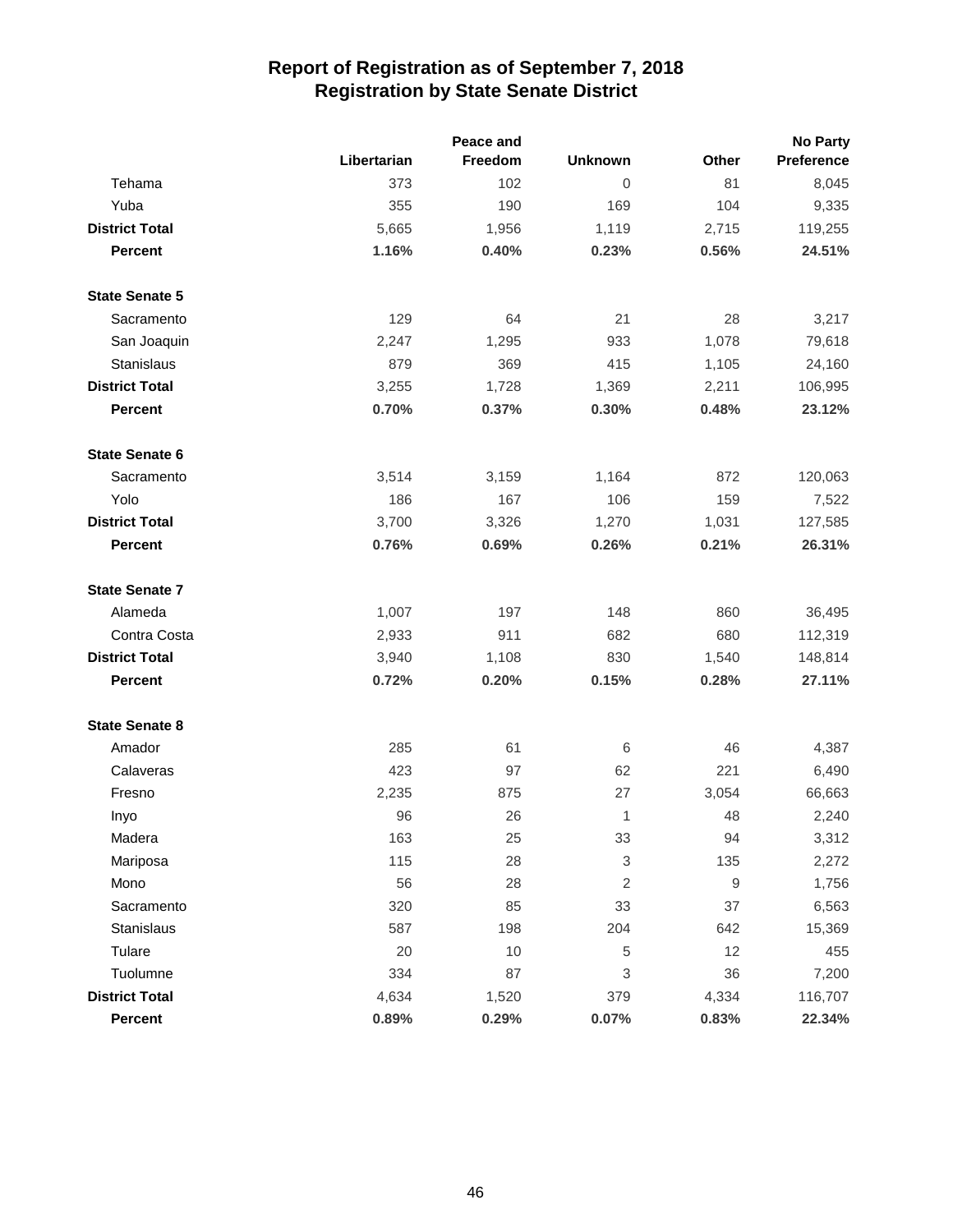|                        | <b>Total</b> |                   |            | American    |       |
|------------------------|--------------|-------------------|------------|-------------|-------|
|                        | Registered   | <b>Democratic</b> | Republican | Independent | Green |
| <b>State Senate 9</b>  |              |                   |            |             |       |
| Alameda                | 426,690      | 274,832           | 23,935     | 6,668       | 5,042 |
| Contra Costa           | 127,494      | 79,330            | 10,350     | 2,226       | 993   |
| <b>District Total</b>  | 554,184      | 354,162           | 34,285     | 8,894       | 6,035 |
| <b>Percent</b>         |              | 63.91%            | 6.19%      | 1.60%       | 1.09% |
| <b>State Senate 10</b> |              |                   |            |             |       |
| Alameda                | 302,648      | 155,388           | 39,584     | 6,013       | 1,230 |
| Santa Clara            | 136,199      | 61,174            | 21,383     | 2,733       | 469   |
| <b>District Total</b>  | 438,847      | 216,562           | 60,967     | 8,746       | 1,699 |
| <b>Percent</b>         |              | 49.35%            | 13.89%     | 1.99%       | 0.39% |
| <b>State Senate 11</b> |              |                   |            |             |       |
| San Francisco          | 480,164      | 274,040           | 32,852     | 7,885       | 4,063 |
| San Mateo              | 56,769       | 30,088            | 5,838      | 925         | 222   |
| <b>District Total</b>  | 536,933      | 304,128           | 38,690     | 8,810       | 4,285 |
| <b>Percent</b>         |              | 56.64%            | 7.21%      | 1.64%       | 0.80% |
| <b>State Senate 12</b> |              |                   |            |             |       |
| Fresno                 | 46,522       | 17,305            | 15,925     | 1,255       | 98    |
| Madera                 | 39,255       | 13,894            | 13,529     | 1,088       | 90    |
| Merced                 | 94,531       | 41,360            | 26,399     | 2,892       | 303   |
| Monterey               | 80,331       | 44,758            | 12,819     | 1,379       | 237   |
| San Benito             | 29,564       | 13,512            | 7,792      | 803         | 116   |
| <b>Stanislaus</b>      | 55,285       | 25,055            | 15,632     | 1,321       | 143   |
| <b>District Total</b>  | 345,488      | 155,884           | 92,096     | 8,738       | 987   |
| <b>Percent</b>         |              | 45.12%            | 26.66%     | 2.53%       | 0.29% |
| <b>State Senate 13</b> |              |                   |            |             |       |
| San Mateo              | 330,311      | 165,532           | 55,014     | 7,023       | 1,680 |
| Santa Clara            | 166,207      | 79,928            | 25,557     | 2,542       | 714   |
| <b>District Total</b>  | 496,518      | 245,460           | 80,571     | 9,565       | 2,394 |
| Percent                |              | 49.44%            | 16.23%     | 1.93%       | 0.48% |
| <b>State Senate 14</b> |              |                   |            |             |       |
| Fresno                 | 104,507      | 51,232            | 23,299     | 2,178       | 312   |
| Kern                   | 84,171       | 45,397            | 13,581     | 1,800       | 146   |
| Kings                  | 51,289       | 16,733            | 21,254     | 1,351       | 104   |
| Tulare                 | 61,782       | 22,083            | 20,889     | 1,723       | 148   |
| <b>District Total</b>  | 301,749      | 135,445           | 79,023     | 7,052       | 710   |
| Percent                |              | 44.89%            | 26.19%     | 2.34%       | 0.24% |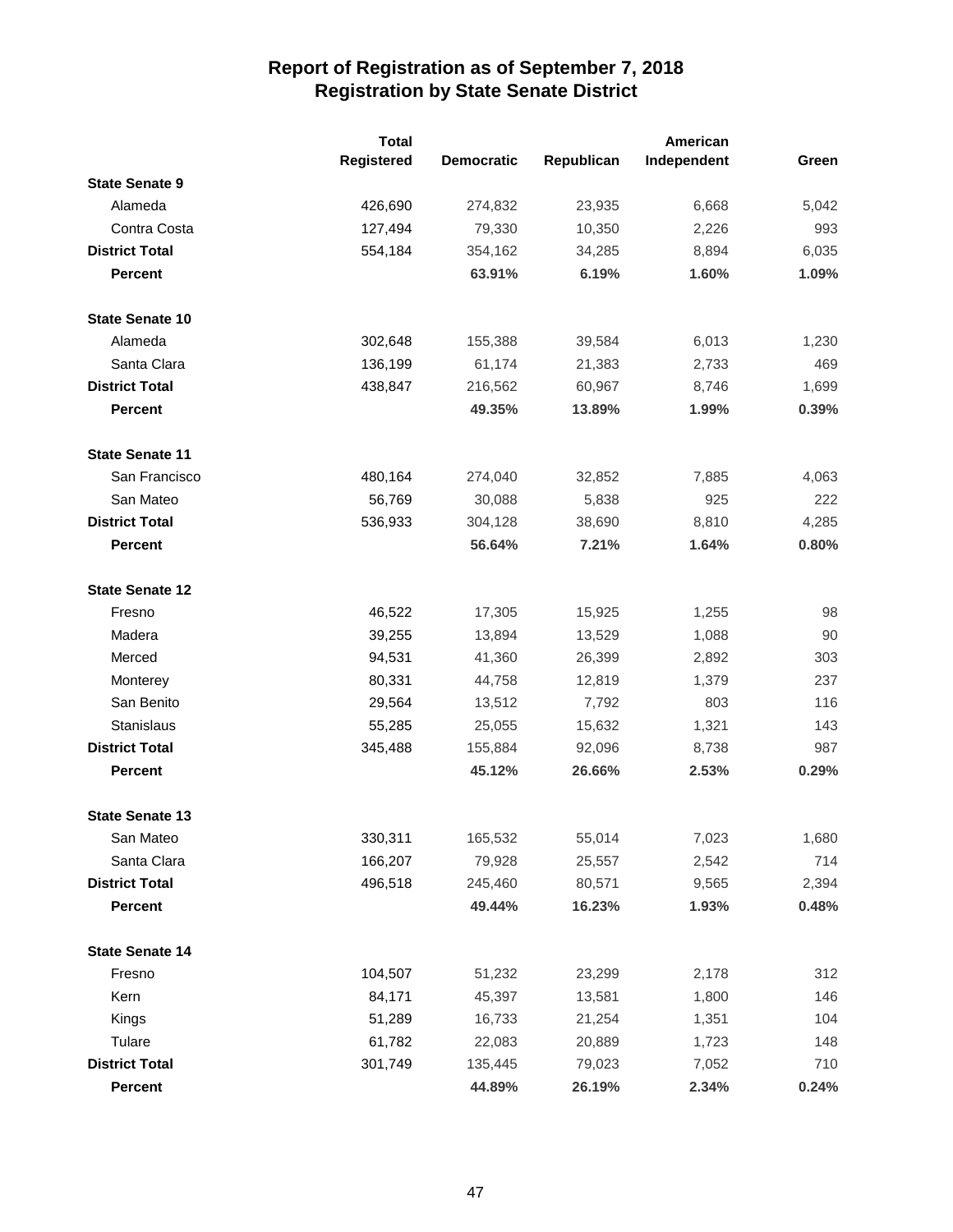|                        |             | Peace and |                |              | <b>No Party</b> |
|------------------------|-------------|-----------|----------------|--------------|-----------------|
|                        | Libertarian | Freedom   | <b>Unknown</b> | <b>Other</b> | Preference      |
| <b>State Senate 9</b>  |             |           |                |              |                 |
| Alameda                | 1,911       | 1,519     | 734            | 3,043        | 109,006         |
| Contra Costa           | 565         | 509       | 316            | 223          | 32,982          |
| <b>District Total</b>  | 2,476       | 2,028     | 1,050          | 3,266        | 141,988         |
| <b>Percent</b>         | 0.45%       | 0.37%     | 0.19%          | 0.59%        | 25.62%          |
| <b>State Senate 10</b> |             |           |                |              |                 |
| Alameda                | 1,562       | 903       | 411            | 2,045        | 95,512          |
| Santa Clara            | 883         | 362       | 17             | 239          | 48,939          |
| <b>District Total</b>  | 2,445       | 1,265     | 428            | 2,284        | 144,451         |
| <b>Percent</b>         | 0.56%       | 0.29%     | 0.10%          | 0.52%        | 32.92%          |
| <b>State Senate 11</b> |             |           |                |              |                 |
| San Francisco          | 2,843       | 1,312     | 1,688          | 1,034        | 154,447         |
| San Mateo              | 224         | 186       | 123            | 115          | 19,048          |
| <b>District Total</b>  | 3,067       | 1,498     | 1,811          | 1,149        | 173,495         |
| <b>Percent</b>         | 0.57%       | 0.28%     | 0.34%          | 0.21%        | 32.31%          |
| <b>State Senate 12</b> |             |           |                |              |                 |
| Fresno                 | 278         | 166       | 3              | 414          | 11,078          |
| Madera                 | 244         | 180       | 131            | 136          | 9,963           |
| Merced                 | 675         | 225       | 13             | 95           | 22,569          |
| Monterey               | 365         | 334       | 288            | 68           | 20,083          |
| San Benito             | 215         | 89        | $\overline{2}$ | 39           | 6,996           |
| Stanislaus             | 332         | 245       | 206            | 510          | 11,841          |
| <b>District Total</b>  | 2,109       | 1,239     | 643            | 1,262        | 82,530          |
| <b>Percent</b>         | 0.61%       | 0.36%     | 0.19%          | 0.37%        | 23.89%          |
| <b>State Senate 13</b> |             |           |                |              |                 |
| San Mateo              | 2,084       | 685       | 606            | 727          | 96,960          |
| Santa Clara            | 1,071       | 221       | 16             | 295          | 55,863          |
| <b>District Total</b>  | 3,155       | 906       | 622            | 1,022        | 152,823         |
| <b>Percent</b>         | 0.64%       | 0.18%     | 0.13%          | 0.21%        | 30.78%          |
| <b>State Senate 14</b> |             |           |                |              |                 |
| Fresno                 | 511         | 496       | 9              | 855          | 25,615          |
| Kern                   | 399         | 441       | 390            | 105          | 21,912          |
| Kings                  | 411         | 148       | 222            | 132          | 10,934          |
| Tulare                 | 399         | 200       | 228            | 99           | 16,013          |
| <b>District Total</b>  | 1,720       | 1,285     | 849            | 1,191        | 74,474          |
| Percent                | 0.57%       | 0.43%     | 0.28%          | 0.39%        | 24.68%          |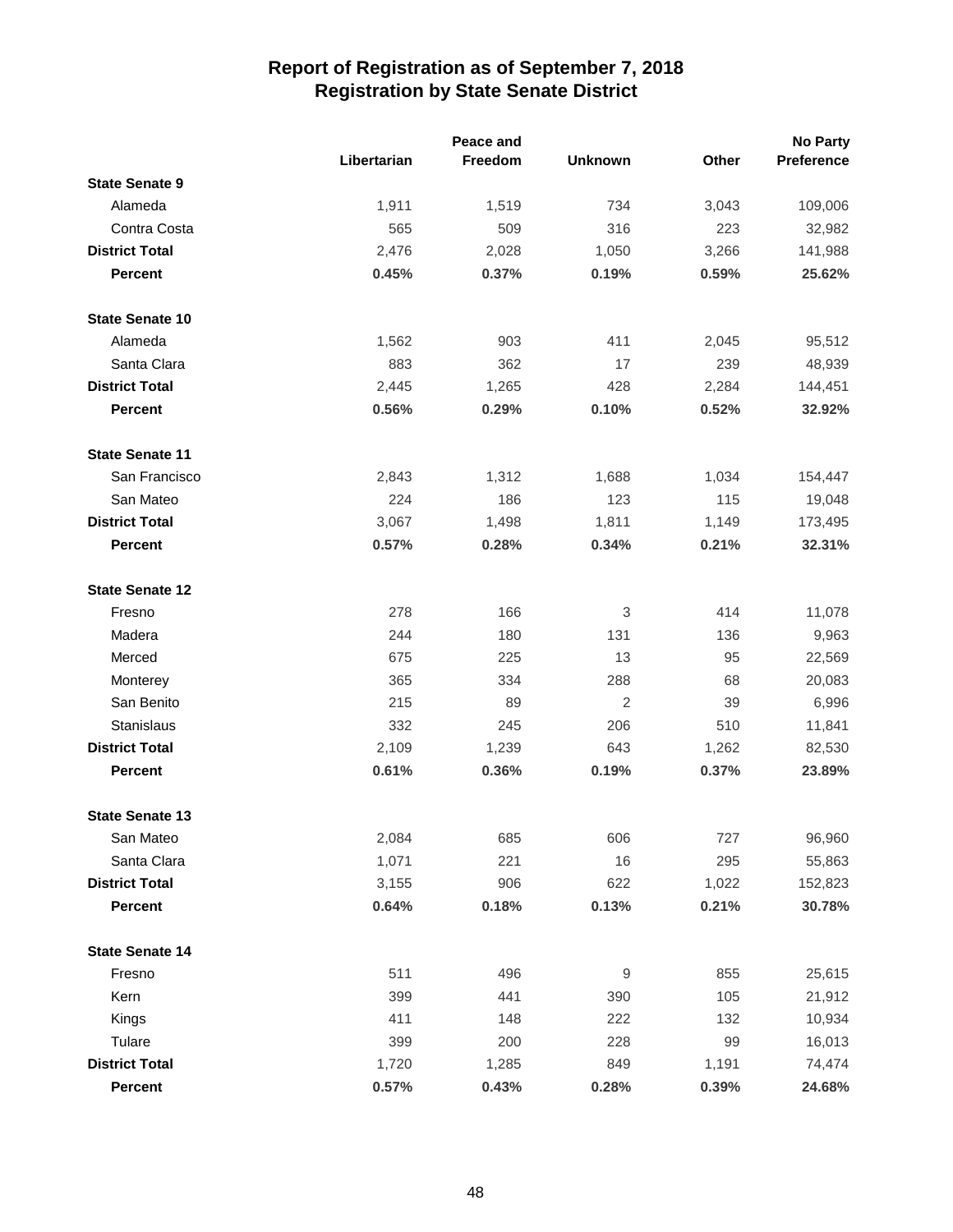|                        | <b>Total</b>      |                   | American   |             |       |
|------------------------|-------------------|-------------------|------------|-------------|-------|
|                        | <b>Registered</b> | <b>Democratic</b> | Republican | Independent | Green |
| <b>State Senate 15</b> |                   |                   |            |             |       |
| Santa Clara            | 450,385           | 205,316           | 81,894     | 9,277       | 1,782 |
| <b>District Total</b>  | 450,385           | 205,316           | 81,894     | 9,277       | 1,782 |
| <b>Percent</b>         |                   | 45.59%            | 18.18%     | 2.06%       | 0.40% |
| <b>State Senate 16</b> |                   |                   |            |             |       |
| Kern                   | 281,541           | 78,568            | 117,158    | 10,401      | 801   |
| San Bernardino         | 58,442            | 16,702            | 21,839     | 3,035       | 278   |
| Tulare                 | 99,388            | 28,271            | 43,576     | 3,317       | 300   |
| <b>District Total</b>  | 439,371           | 123,541           | 182,573    | 16,753      | 1,379 |
| <b>Percent</b>         |                   | 28.12%            | 41.55%     | 3.81%       | 0.31% |
| <b>State Senate 17</b> |                   |                   |            |             |       |
| Monterey               | 102,906           | 46,306            | 25,521     | 2,923       | 688   |
| San Luis Obispo        | 165,237           | 57,076            | 59,171     | 5,051       | 1,049 |
| Santa Clara            | 104,682           | 46,757            | 23,321     | 2,798       | 422   |
| Santa Cruz             | 152,495           | 84,251            | 22,021     | 3,279       | 1,683 |
| <b>District Total</b>  | 525,320           | 234,390           | 130,034    | 14,051      | 3,842 |
| <b>Percent</b>         |                   | 44.62%            | 24.75%     | 2.67%       | 0.73% |
| <b>State Senate 18</b> |                   |                   |            |             |       |
| Los Angeles            | 469,035           | 243,734           | 65,968     | 10,075      | 2,172 |
| <b>District Total</b>  | 469,035           | 243,734           | 65,968     | 10,075      | 2,172 |
| <b>Percent</b>         |                   | 51.96%            | 14.06%     | 2.15%       | 0.46% |
| <b>State Senate 19</b> |                   |                   |            |             |       |
| Santa Barbara          | 206,734           | 87,495            | 55,202     | 5,316       | 1,090 |
| Ventura                | 248,978           | 114,022           | 61,438     | 5,486       | 1,152 |
| <b>District Total</b>  | 455,712           | 201,517           | 116,640    | 10,802      | 2,242 |
| Percent                |                   | 44.22%            | 25.60%     | 2.37%       | 0.49% |
| <b>State Senate 20</b> |                   |                   |            |             |       |
| Los Angeles            | 63,044            | 31,036            | 9,573      | 1,399       | 248   |
| San Bernardino         | 317,155           | 148,687           | 65,593     | 8,382       | 893   |
| <b>District Total</b>  | 380,199           | 179,723           | 75,166     | 9,781       | 1,141 |
| <b>Percent</b>         |                   | 47.27%            | 19.77%     | 2.57%       | 0.30% |
| <b>State Senate 21</b> |                   |                   |            |             |       |
| Los Angeles            | 312,931           | 120,244           | 99,074     | 9,642       | 967   |
| San Bernardino         | 148,149           | 52,518            | 47,869     | 6,855       | 395   |
| <b>District Total</b>  | 461,080           | 172,762           | 146,943    | 16,497      | 1,362 |
| <b>Percent</b>         |                   | 37.47%            | 31.87%     | 3.58%       | 0.30% |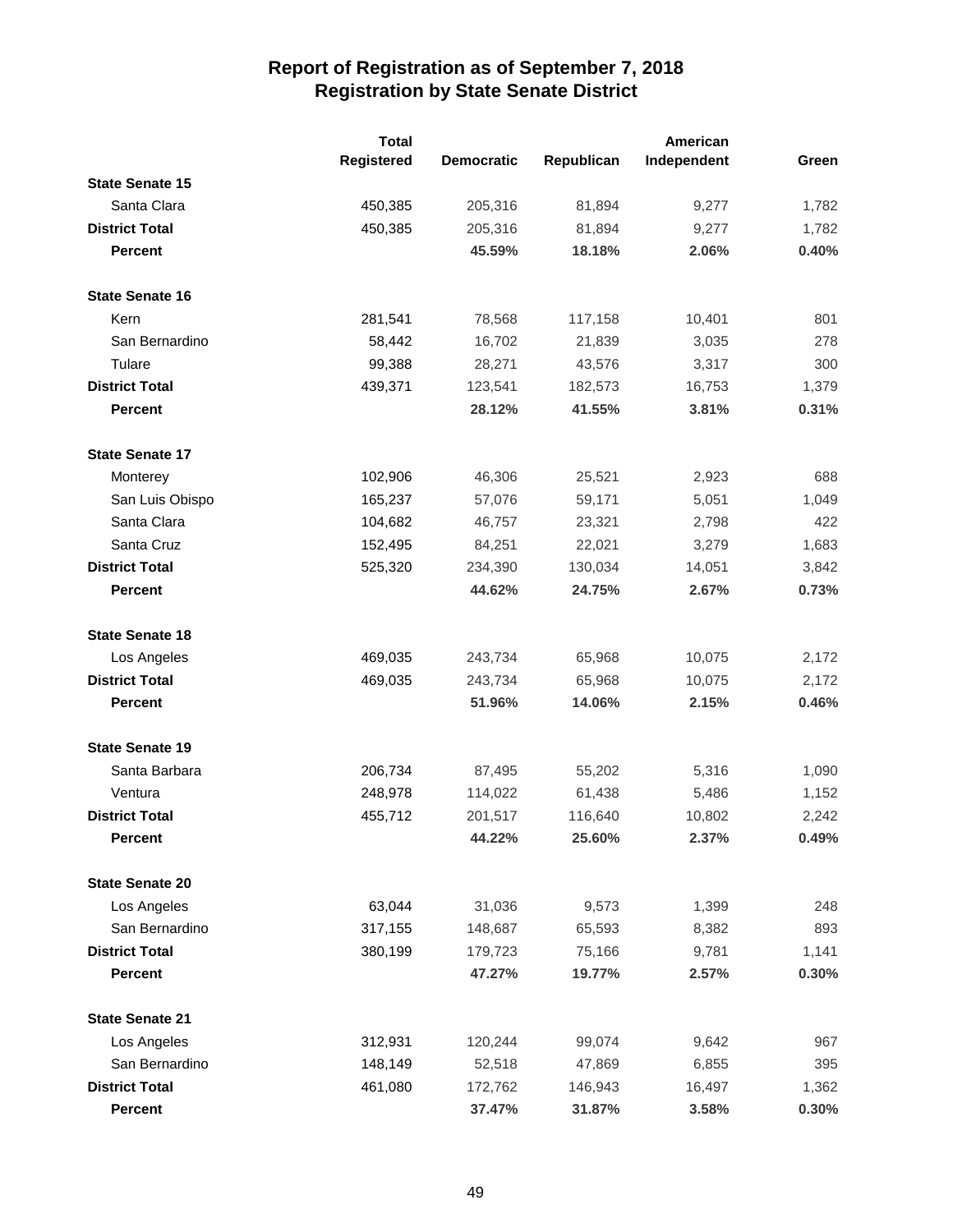|                        |             | Peace and |                |       | <b>No Party</b> |
|------------------------|-------------|-----------|----------------|-------|-----------------|
|                        | Libertarian | Freedom   | <b>Unknown</b> | Other | Preference      |
| <b>State Senate 15</b> |             |           |                |       |                 |
| Santa Clara            | 2,957       | 1,263     | 54             | 791   | 147,051         |
| <b>District Total</b>  | 2,957       | 1,263     | 54             | 791   | 147,051         |
| <b>Percent</b>         | 0.66%       | 0.28%     | 0.01%          | 0.18% | 32.65%          |
| <b>State Senate 16</b> |             |           |                |       |                 |
| Kern                   | 2,659       | 886       | 855            | 406   | 69,807          |
| San Bernardino         | 622         | 298       | 183            | 419   | 15,066          |
| Tulare                 | 832         | 207       | 296            | 169   | 22,420          |
| <b>District Total</b>  | 4,113       | 1,391     | 1,334          | 994   | 107,293         |
| <b>Percent</b>         | 0.94%       | 0.32%     | 0.30%          | 0.23% | 24.42%          |
| <b>State Senate 17</b> |             |           |                |       |                 |
| Monterey               | 845         | 273       | 238            | 118   | 25,994          |
| San Luis Obispo        | 1,618       | 350       | 339            | 1,630 | 38,953          |
| Santa Clara            | 838         | 335       | 13             | 197   | 30,001          |
| Santa Cruz             | 1,368       | 492       | 18             | 918   | 38,465          |
| <b>District Total</b>  | 4,669       | 1,450     | 608            | 2,863 | 133,413         |
| <b>Percent</b>         | 0.89%       | 0.28%     | 0.12%          | 0.55% | 25.40%          |
| <b>State Senate 18</b> |             |           |                |       |                 |
| Los Angeles            | 2,962       | 2,369     | 1,421          | 4,335 | 135,999         |
| <b>District Total</b>  | 2,962       | 2,369     | 1,421          | 4,335 | 135,999         |
| <b>Percent</b>         | 0.63%       | 0.51%     | 0.30%          | 0.92% | 29.00%          |
| <b>State Senate 19</b> |             |           |                |       |                 |
| Santa Barbara          | 1,555       | 492       | 685            | 1,315 | 53,584          |
| Ventura                | 1,773       | 798       | 922            | 2,913 | 60,474          |
| <b>District Total</b>  | 3,328       | 1,290     | 1,607          | 4,228 | 114,058         |
| <b>Percent</b>         | 0.73%       | 0.28%     | 0.35%          | 0.93% | 25.03%          |
| <b>State Senate 20</b> |             |           |                |       |                 |
| Los Angeles            | 405         | 1,023     | 307            | 529   | 18,524          |
| San Bernardino         | 1,952       | 1,895     | 1,100          | 1,438 | 87,215          |
| <b>District Total</b>  | 2,357       | 2,918     | 1,407          | 1,967 | 105,739         |
| <b>Percent</b>         | 0.62%       | 0.77%     | 0.37%          | 0.52% | 27.81%          |
| <b>State Senate 21</b> |             |           |                |       |                 |
| Los Angeles            | 2,269       | 1,073     | 1,136          | 2,770 | 75,756          |
| San Bernardino         | 1,177       | 696       | 415            | 900   | 37,324          |
| <b>District Total</b>  | 3,446       | 1,769     | 1,551          | 3,670 | 113,080         |
| Percent                | 0.75%       | 0.38%     | 0.34%          | 0.80% | 24.53%          |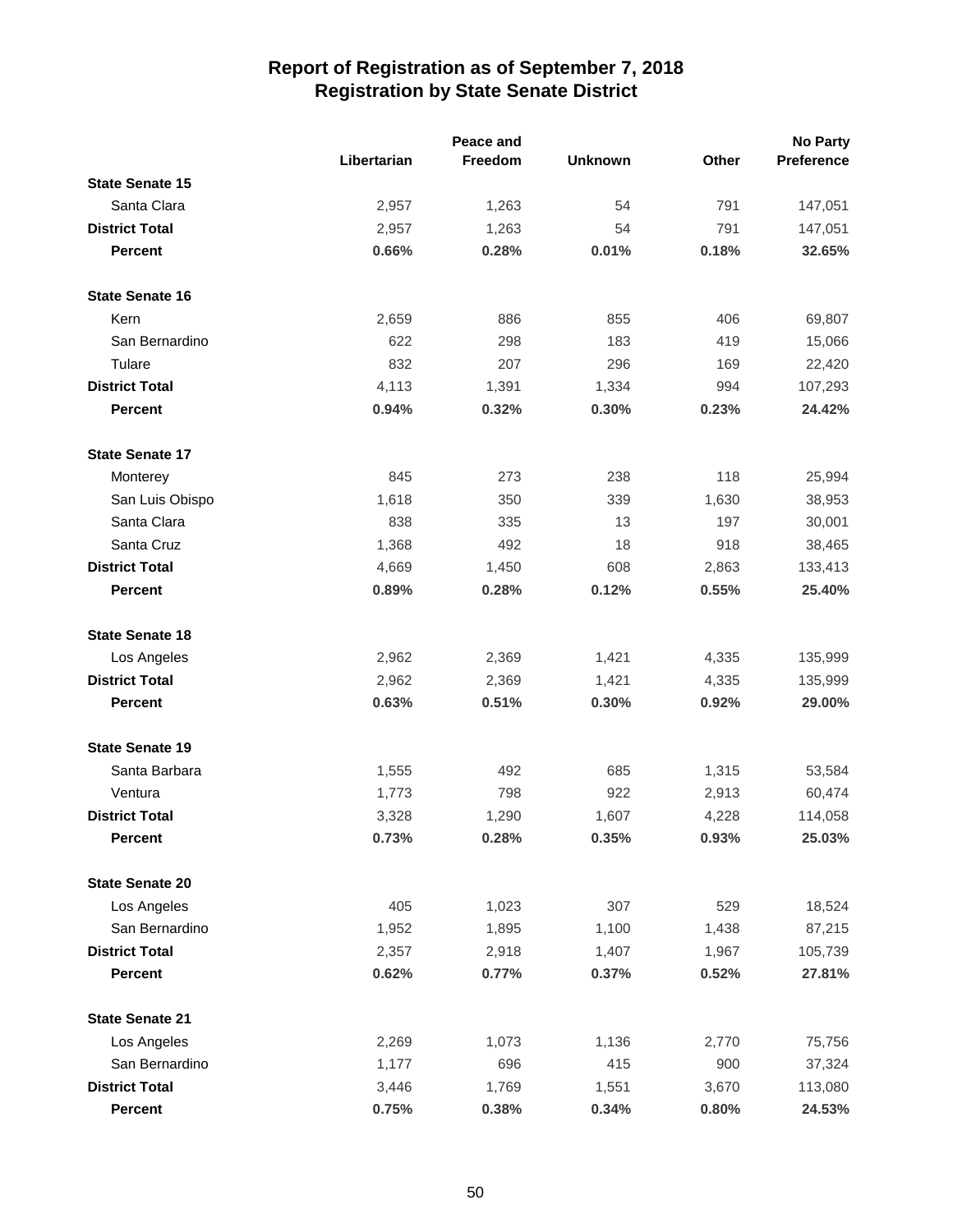|                        | <b>Total</b> |                   | American   |             |                |
|------------------------|--------------|-------------------|------------|-------------|----------------|
|                        | Registered   | <b>Democratic</b> | Republican | Independent | Green          |
| <b>State Senate 22</b> |              |                   |            |             |                |
| Los Angeles            | 408,681      | 188,144           | 72,230     | 8,063       | 1,387          |
| <b>District Total</b>  | 408,681      | 188,144           | 72,230     | 8,063       | 1,387          |
| <b>Percent</b>         |              | 46.04%            | 17.67%     | 1.97%       | 0.34%          |
| <b>State Senate 23</b> |              |                   |            |             |                |
| Los Angeles            | 28           | 4                 | 17         | 3           | $\overline{0}$ |
| Riverside              | 157,871      | 51,627            | 58,464     | 5,929       | 448            |
| San Bernardino         | 313,985      | 116,226           | 110,179    | 10,382      | 1,066          |
| <b>District Total</b>  | 471,884      | 167,857           | 168,660    | 16,314      | 1,514          |
| <b>Percent</b>         |              | 35.57%            | 35.74%     | 3.46%       | 0.32%          |
| <b>State Senate 24</b> |              |                   |            |             |                |
| Los Angeles            | 416,063      | 240,124           | 34,974     | 6,882       | 2,421          |
| <b>District Total</b>  | 416,063      | 240,124           | 34,974     | 6,882       | 2,421          |
| <b>Percent</b>         |              | 57.71%            | 8.41%      | 1.65%       | 0.58%          |
| <b>State Senate 25</b> |              |                   |            |             |                |
| Los Angeles            | 511,399      | 220,893           | 127,432    | 11,356      | 2,335          |
| San Bernardino         | 41,760       | 14,630            | 14,963     | 1,241       | 169            |
| <b>District Total</b>  | 553,159      | 235,523           | 142,395    | 12,597      | 2,504          |
| <b>Percent</b>         |              | 42.58%            | 25.74%     | 2.28%       | 0.45%          |
| <b>State Senate 26</b> |              |                   |            |             |                |
| Los Angeles            | 622,398      | 292,938           | 126,147    | 13,918      | 2,949          |
| <b>District Total</b>  | 622,398      | 292,938           | 126,147    | 13,918      | 2,949          |
| <b>Percent</b>         |              | 47.07%            | 20.27%     | 2.24%       | 0.47%          |
| <b>State Senate 27</b> |              |                   |            |             |                |
| Los Angeles            | 368,417      | 167,609           | 87,228     | 8,612       | 1,610          |
| Ventura                | 186,828      | 60,768            | 69,967     | 4,551       | 609            |
| <b>District Total</b>  | 555,245      | 228,377           | 157,195    | 13,163      | 2,219          |
| <b>Percent</b>         |              | 41.13%            | 28.31%     | 2.37%       | 0.40%          |
| <b>State Senate 28</b> |              |                   |            |             |                |
| Riverside              | 433,279      | 147,775           | 158,839    | 14,347      | 1,195          |
| <b>District Total</b>  | 433,279      | 147,775           | 158,839    | 14,347      | 1,195          |
| Percent                |              | 34.11%            | 36.66%     | 3.31%       | 0.28%          |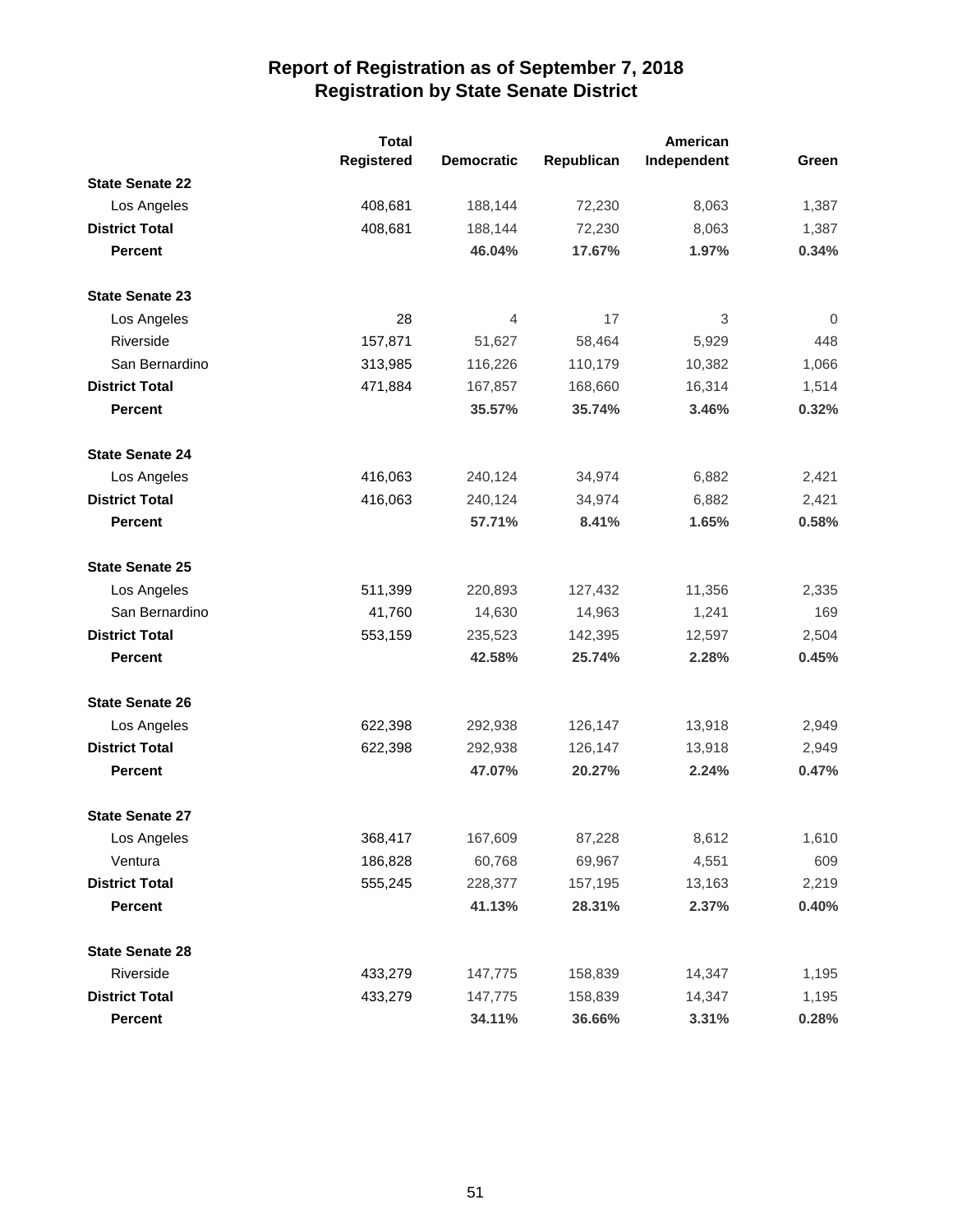|                        |             | Peace and |                |                  | <b>No Party</b> |
|------------------------|-------------|-----------|----------------|------------------|-----------------|
|                        | Libertarian | Freedom   | <b>Unknown</b> | Other            | Preference      |
| <b>State Senate 22</b> |             |           |                |                  |                 |
| Los Angeles            | 1,973       | 2,964     | 1,674          | 2,606            | 129,640         |
| <b>District Total</b>  | 1,973       | 2,964     | 1,674          | 2,606            | 129,640         |
| <b>Percent</b>         | 0.48%       | 0.73%     | 0.41%          | 0.64%            | 31.72%          |
| <b>State Senate 23</b> |             |           |                |                  |                 |
| Los Angeles            | $\mathbf 0$ | 0         | 0              | $\boldsymbol{0}$ | 4               |
| Riverside              | 1,261       | 567       | 508            | 928              | 38,139          |
| San Bernardino         | 2,439       | 1,000     | 843            | 1,651            | 70,199          |
| <b>District Total</b>  | 3,700       | 1,567     | 1,351          | 2,579            | 108,342         |
| <b>Percent</b>         | 0.78%       | 0.33%     | 0.29%          | 0.55%            | 22.96%          |
| <b>State Senate 24</b> |             |           |                |                  |                 |
| Los Angeles            | 2,238       | 3,099     | 2,093          | 2,818            | 121,414         |
| <b>District Total</b>  | 2,238       | 3,099     | 2,093          | 2,818            | 121,414         |
| <b>Percent</b>         | 0.54%       | 0.74%     | 0.50%          | 0.68%            | 29.18%          |
| <b>State Senate 25</b> |             |           |                |                  |                 |
| Los Angeles            | 3,398       | 1,862     | 1,428          | 4,477            | 138,218         |
| San Bernardino         | 332         | 148       | 122            | 194              | 9,961           |
| <b>District Total</b>  | 3,730       | 2,010     | 1,550          | 4,671            | 148,179         |
| <b>Percent</b>         | 0.67%       | 0.36%     | 0.28%          | 0.84%            | 26.79%          |
| <b>State Senate 26</b> |             |           |                |                  |                 |
| Los Angeles            | 4,662       | 1,501     | 1,460          | 6,303            | 172,520         |
| <b>District Total</b>  | 4,662       | 1,501     | 1,460          | 6,303            | 172,520         |
| <b>Percent</b>         | 0.75%       | 0.24%     | 0.23%          | 1.01%            | 27.72%          |
| <b>State Senate 27</b> |             |           |                |                  |                 |
| Los Angeles            | 2,430       | 1,232     | 885            | 3,396            | 95,415          |
| Ventura                | 1,651       | 312       | 609            | 2,503            | 45,858          |
| <b>District Total</b>  | 4,081       | 1,544     | 1,494          | 5,899            | 141,273         |
| <b>Percent</b>         | 0.73%       | 0.28%     | 0.27%          | 1.06%            | 25.44%          |
| <b>State Senate 28</b> |             |           |                |                  |                 |
| Riverside              | 3,503       | 1,237     | 1,227          | 2,266            | 102,890         |
| <b>District Total</b>  | 3,503       | 1,237     | 1,227          | 2,266            | 102,890         |
| Percent                | 0.81%       | 0.29%     | 0.28%          | 0.52%            | 23.75%          |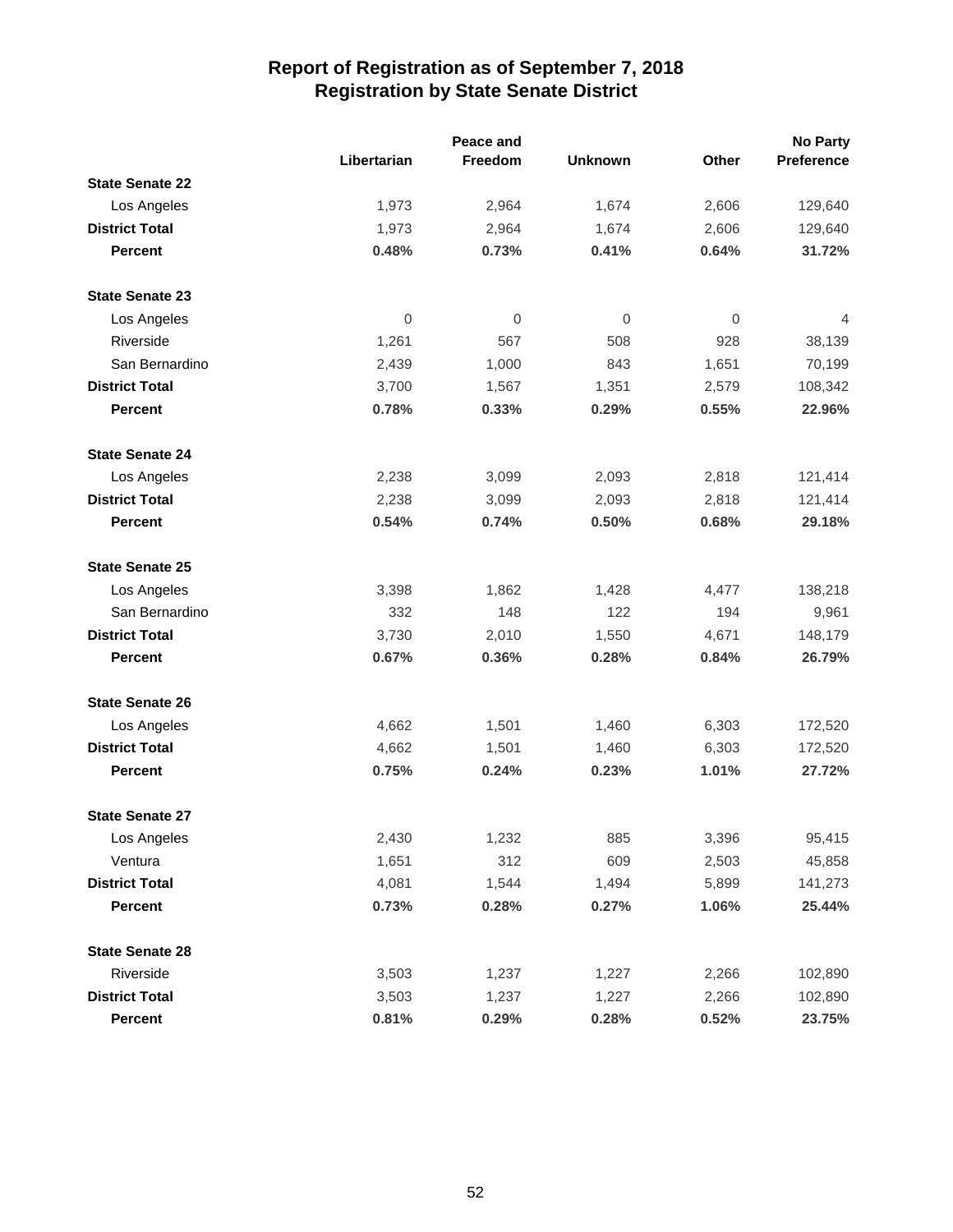|                        | <b>Total</b> |                   |            | American    |       |
|------------------------|--------------|-------------------|------------|-------------|-------|
|                        | Registered   | <b>Democratic</b> | Republican | Independent | Green |
| <b>State Senate 29</b> |              |                   |            |             |       |
| Los Angeles            | 82,296       | 29,774            | 19,950     | 1,539       | 255   |
| Orange                 | 319,037      | 116,557           | 109,342    | 7,301       | 895   |
| San Bernardino         | 38,275       | 12,515            | 13,432     | 988         | 72    |
| <b>District Total</b>  | 439,608      | 158,846           | 142,724    | 9,828       | 1,222 |
| <b>Percent</b>         |              | 36.13%            | 32.47%     | 2.24%       | 0.28% |
| <b>State Senate 30</b> |              |                   |            |             |       |
| Los Angeles            | 509,828      | 322,726           | 33,729     | 9,277       | 2,207 |
| <b>District Total</b>  | 509,828      | 322,726           | 33,729     | 9,277       | 2,207 |
| <b>Percent</b>         |              | 63.30%            | 6.62%      | 1.82%       | 0.43% |
| <b>State Senate 31</b> |              |                   |            |             |       |
| Riverside              | 401,698      | 173,212           | 114,289    | 10,237      | 1,086 |
| <b>District Total</b>  | 401,698      | 173,212           | 114,289    | 10,237      | 1,086 |
| <b>Percent</b>         |              | 43.12%            | 28.45%     | 2.55%       | 0.27% |
| <b>State Senate 32</b> |              |                   |            |             |       |
| Los Angeles            | 451,603      | 217,542           | 94,750     | 9,747       | 1,471 |
| Orange                 | 25,936       | 11,385            | 6,855      | 538         | 78    |
| <b>District Total</b>  | 477,539      | 228,927           | 101,605    | 10,285      | 1,549 |
| <b>Percent</b>         |              | 47.94%            | 21.28%     | 2.15%       | 0.32% |
| <b>State Senate 33</b> |              |                   |            |             |       |
| Los Angeles            | 414,293      | 230,386           | 49,631     | 8,422       | 1,941 |
| <b>District Total</b>  | 414,293      | 230,386           | 49,631     | 8,422       | 1,941 |
| <b>Percent</b>         |              | 55.61%            | 11.98%     | 2.03%       | 0.47% |
| <b>State Senate 34</b> |              |                   |            |             |       |
| Los Angeles            | 43,441       | 17,358            | 13,764     | 1,141       | 256   |
| Orange                 | 357,880      | 140,480           | 105,995    | 8,030       | 1,109 |
| <b>District Total</b>  | 401,321      | 157,838           | 119,759    | 9,171       | 1,365 |
| <b>Percent</b>         |              | 39.33%            | 29.84%     | 2.29%       | 0.34% |
| <b>State Senate 35</b> |              |                   |            |             |       |
| Los Angeles            | 477,796      | 273,876           | 59,060     | 8,765       | 1,575 |
| <b>District Total</b>  | 477,796      | 273,876           | 59,060     | 8,765       | 1,575 |
| Percent                |              | 57.32%            | 12.36%     | 1.83%       | 0.33% |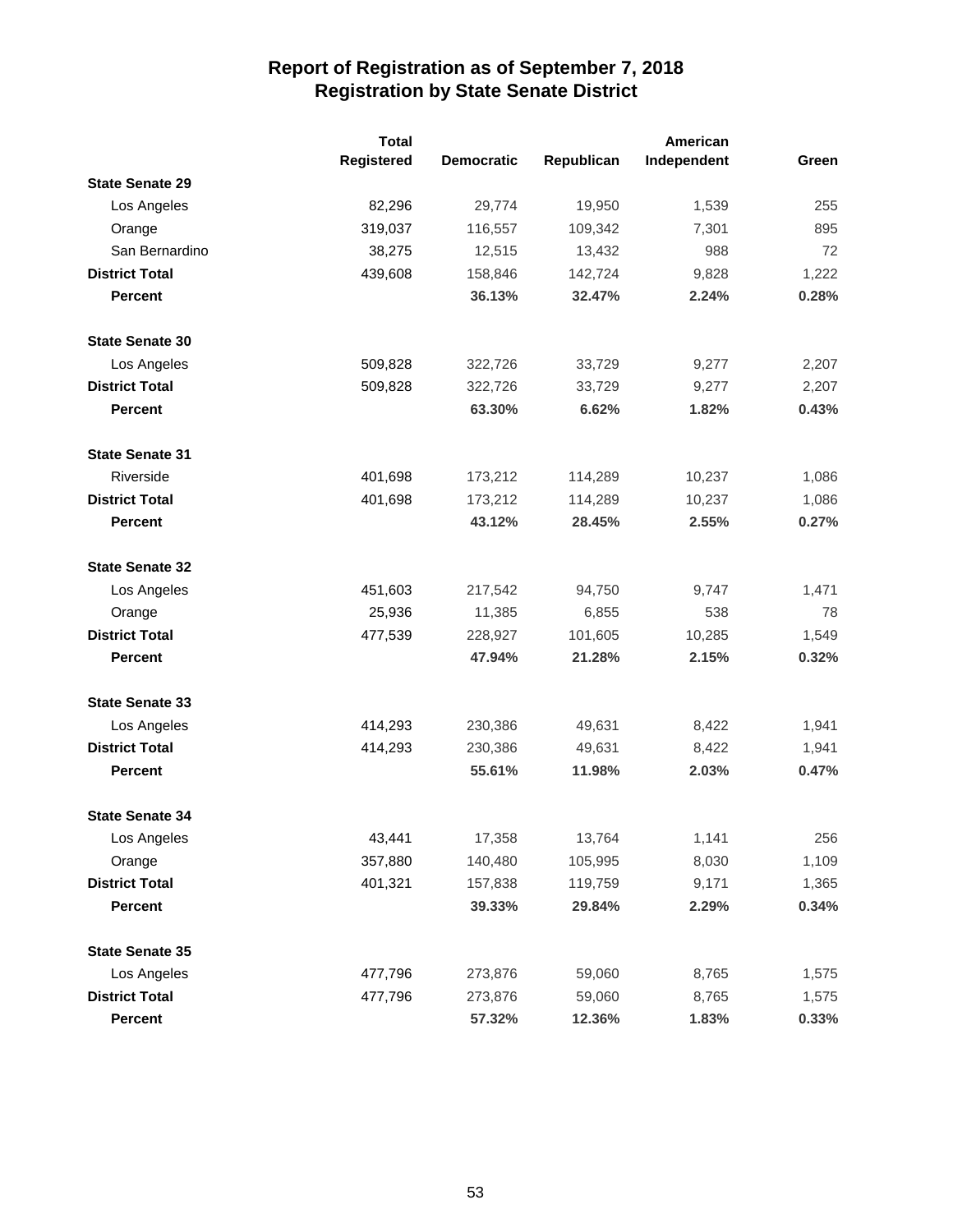|                        |             | Peace and |                |       | <b>No Party</b> |
|------------------------|-------------|-----------|----------------|-------|-----------------|
|                        | Libertarian | Freedom   | <b>Unknown</b> | Other | Preference      |
| <b>State Senate 29</b> |             |           |                |       |                 |
| Los Angeles            | 340         | 396       | 269            | 597   | 29,176          |
| Orange                 | 2,291       | 808       | 25             | 698   | 81,120          |
| San Bernardino         | 279         | 102       | 91             | 151   | 10,645          |
| <b>District Total</b>  | 2,910       | 1,306     | 385            | 1,446 | 120,941         |
| <b>Percent</b>         | 0.66%       | 0.30%     | 0.09%          | 0.33% | 27.51%          |
| <b>State Senate 30</b> |             |           |                |       |                 |
| Los Angeles            | 2,249       | 3,099     | 2,303          | 3,931 | 130,307         |
| <b>District Total</b>  | 2,249       | 3,099     | 2,303          | 3,931 | 130,307         |
| Percent                | 0.44%       | 0.61%     | 0.45%          | 0.77% | 25.56%          |
| <b>State Senate 31</b> |             |           |                |       |                 |
| Riverside              | 2,622       | 1,687     | 1,248          | 1,656 | 95,661          |
| <b>District Total</b>  | 2,622       | 1,687     | 1,248          | 1,656 | 95,661          |
| <b>Percent</b>         | 0.65%       | 0.42%     | 0.31%          | 0.41% | 23.81%          |
| <b>State Senate 32</b> |             |           |                |       |                 |
| Los Angeles            | 2,445       | 2,959     | 1,220          | 3,014 | 118,455         |
| Orange                 | 156         | 71        | 3              | 38    | 6,812           |
| <b>District Total</b>  | 2,601       | 3,030     | 1,223          | 3,052 | 125,267         |
| <b>Percent</b>         | 0.54%       | 0.63%     | 0.26%          | 0.64% | 26.23%          |
| <b>State Senate 33</b> |             |           |                |       |                 |
| Los Angeles            | 2,470       | 3,974     | 1,704          | 2,752 | 113,013         |
| <b>District Total</b>  | 2,470       | 3,974     | 1,704          | 2,752 | 113,013         |
| <b>Percent</b>         | 0.60%       | 0.96%     | 0.41%          | 0.66% | 27.28%          |
| <b>State Senate 34</b> |             |           |                |       |                 |
| Los Angeles            | 375         | 117       | 80             | 374   | 9,976           |
| Orange                 | 2,747       | 1,336     | 37             | 832   | 97,314          |
| <b>District Total</b>  | 3,122       | 1,453     | 117            | 1,206 | 107,290         |
| Percent                | 0.78%       | 0.36%     | 0.03%          | 0.30% | 26.73%          |
| <b>State Senate 35</b> |             |           |                |       |                 |
| Los Angeles            | 2,148       | 3,334     | 1,844          | 3,429 | 123,765         |
| <b>District Total</b>  | 2,148       | 3,334     | 1,844          | 3,429 | 123,765         |
| Percent                | 0.45%       | 0.70%     | 0.39%          | 0.72% | 25.90%          |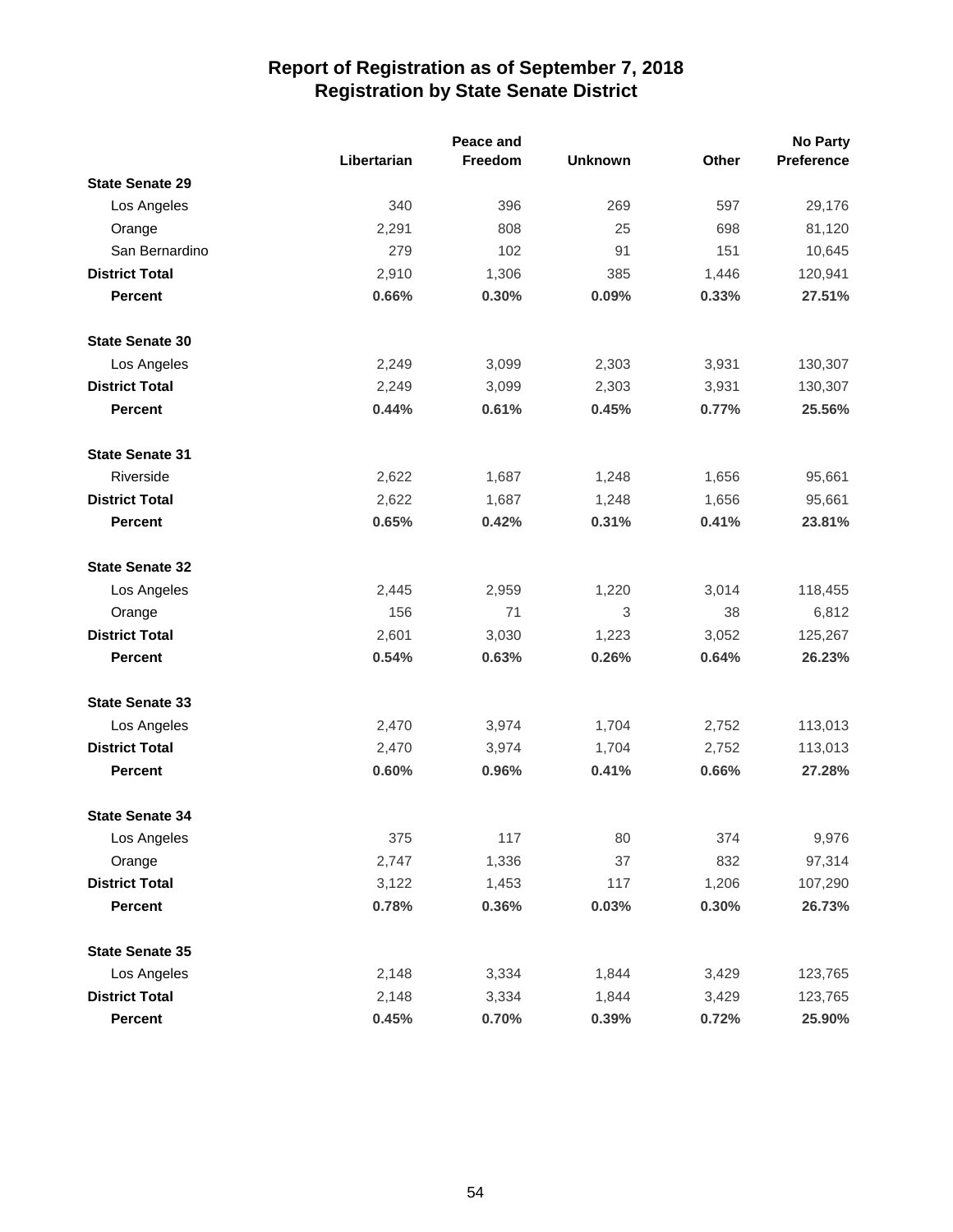|                        | <b>Total</b> |                   |            | <b>American</b> |        |
|------------------------|--------------|-------------------|------------|-----------------|--------|
|                        | Registered   | <b>Democratic</b> | Republican | Independent     | Green  |
| <b>State Senate 36</b> |              |                   |            |                 |        |
| Orange                 | 274,518      | 74,640            | 117,737    | 8,144           | 846    |
| San Diego              | 245,749      | 80,665            | 80,346     | 8,873           | 1,067  |
| <b>District Total</b>  | 520,267      | 155,305           | 198,083    | 17,017          | 1,913  |
| <b>Percent</b>         |              | 29.85%            | 38.07%     | 3.27%           | 0.37%  |
| <b>State Senate 37</b> |              |                   |            |                 |        |
| Orange                 | 522,193      | 159,972           | 194,205    | 13,930          | 1,756  |
| <b>District Total</b>  | 522,193      | 159,972           | 194,205    | 13,930          | 1,756  |
| <b>Percent</b>         |              | 30.63%            | 37.19%     | 2.67%           | 0.34%  |
| <b>State Senate 38</b> |              |                   |            |                 |        |
| San Diego              | 499,912      | 146,113           | 189,474    | 18,406          | 1,772  |
| <b>District Total</b>  | 499,912      | 146,113           | 189,474    | 18,406          | 1,772  |
| <b>Percent</b>         |              | 29.23%            | 37.90%     | 3.68%           | 0.35%  |
| <b>State Senate 39</b> |              |                   |            |                 |        |
| San Diego              | 547,153      | 213,429           | 134,442    | 17,581          | 2,603  |
| <b>District Total</b>  | 547,153      | 213,429           | 134,442    | 17,581          | 2,603  |
| <b>Percent</b>         |              | 39.01%            | 24.57%     | 3.21%           | 0.48%  |
| <b>State Senate 40</b> |              |                   |            |                 |        |
| Imperial               | 68,532       | 32,892            | 12,717     | 1,536           | 157    |
| San Diego              | 368,315      | 161,020           | 68,095     | 9,572           | 1,345  |
| <b>District Total</b>  | 436,847      | 193,912           | 80,812     | 11,108          | 1,502  |
| <b>Percent</b>         |              | 44.39%            | 18.50%     | 2.54%           | 0.34%  |
| <b>State Total</b>     | 19,086,589   | 8,349,565         | 4,676,247  | 494,183         | 88,134 |
| Percent                |              | 43.75%            | 24.50%     | 2.59%           | 0.46%  |